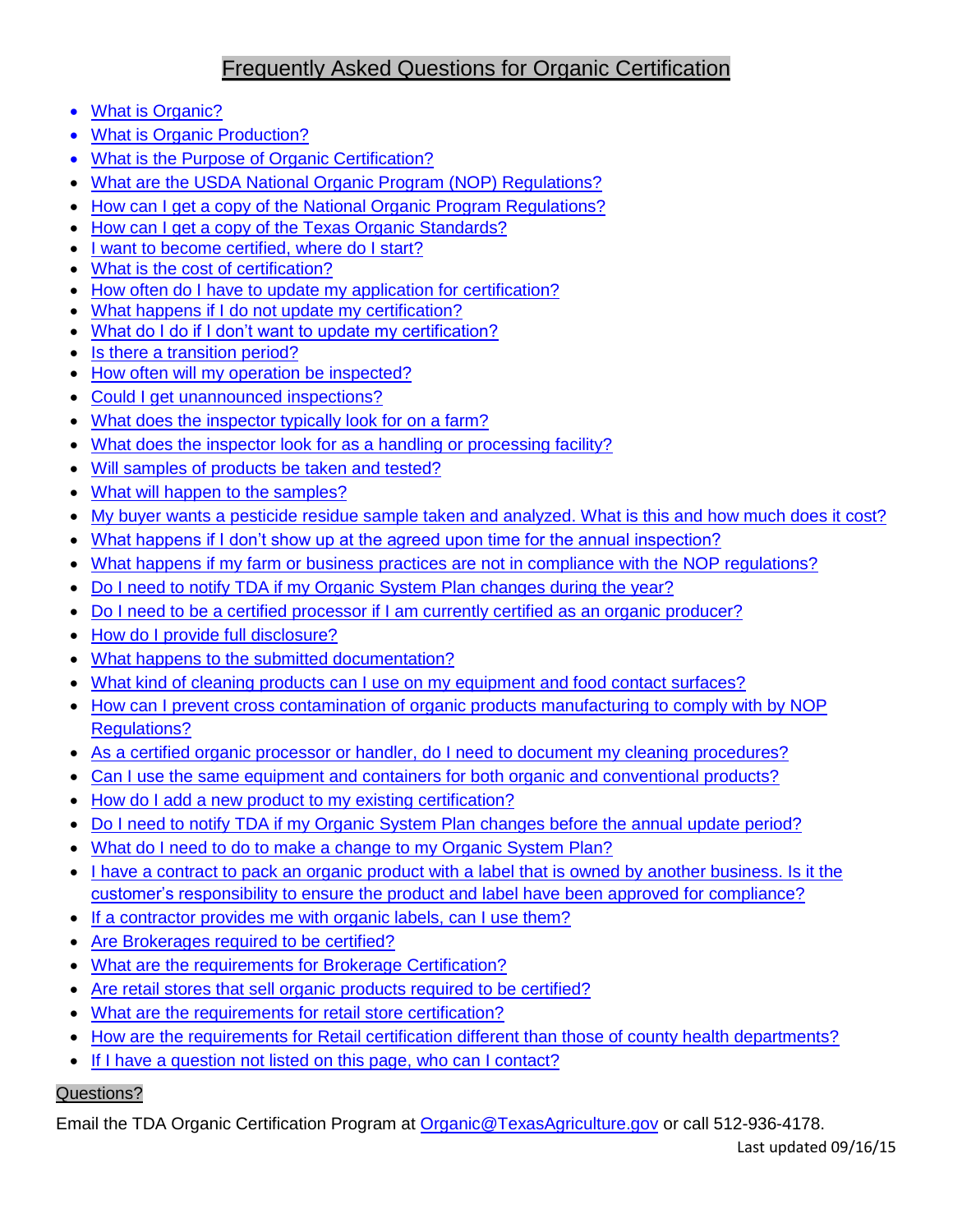### <span id="page-1-0"></span>What is Organic? 1

*Organic is* a labeling term that refers to an agricultural product produced in accordance with the Act and the regulations in this part. [National Organic Program,](http://www.ecfr.gov/cgi-bin/text-idx?c=ecfr&SID=f1de9efce3d5525f4a17fe4e3892612e&rgn=div8&view=text&node=7:3.1.1.9.32.1.354.2&idno=7) Part 205.2, Subpart A.

#### <span id="page-1-1"></span>What is Organic Production? 1

Organic production is a production system that is managed in accordance with the Organic Foods Production Act of 1990 and the National Organic Program Regulations to respond to site-specific conditions by integrating cultural, biological, and mechanical practices that foster cycling of resources, promote ecological balance, and conserve biodiversity.

#### <span id="page-1-2"></span>What is the Purpose of Organic Certification? 1

Organic food handlers, processors and retailers adhere to standards that maintain the integrity of the organic claims. The purpose of organic certification is to promote organic agricultural growth and development, while ensuring the integrity of USDA organic products in the U.S., and throughout the world. Obtaining organic certification allows for competition in the organic market.

#### <span id="page-1-3"></span>What are the USDA National Organic Program (NOP) Regulations? 1

NOP Regulations are the USDA's regulations to which all products sold, labeled, or represented in the United States as "organic" or "made with organic specified ingredients or food groups" or "110 percent organic" must comply.

### <span id="page-1-4"></span>How can I get a copy of the National Organic Program Regulations?  $\hat{U}$

Go to [USDA National Organic Program Regulations](http://www.ecfr.gov/cgi-bin/text-idx?rgn=div5&node=7:3.1.1.9.32) website.

#### <span id="page-1-5"></span>How can I get a copy of the Texas Organic Standards? 1

Go to the [Texas Administrative Code \(TAC\) Title 4, Chapter 18](http://texreg.sos.state.tx.us/public/readtac$ext.ViewTAC?tac_view=4&ti=4&pt=1&ch=18) website.

#### <span id="page-1-6"></span>ſſ I want to become certified, where do I start?

Visit the [TDA website](http://www.texasagriculture.gov/) and follow the [Forms](http://www.texasagriculture.gov/RegulatoryPrograms/Organics/OrganicsForms.aspx) link to access and download the certification application(s) the operation is seeking.

#### <span id="page-1-7"></span>What is the cost of certification?  $\operatorname{\widehat{I}}$

The fees associated with organic certification are based on the type of certification requested and, for producers, the size and scope of the operation. The TDA Organic Certification fee schedule is outlined in [the](http://www.texasagriculture.gov/Portals/0/forms/REG/Organics/ROR_600_instructions.pdf)  application [instructions.](http://www.texasagriculture.gov/Portals/0/forms/REG/Organics/ROR_600_instructions.pdf) New applicants may use the [fee calculator](http://www.texasagriculture.gov/RegulatoryPrograms/Organics.aspx) (located below Resources in the TDA website) to find out the operation's total cost for certification. Certification fees must be submitted annually.

#### <span id="page-1-8"></span>How often do I have to update my application for certification? 1

<span id="page-1-9"></span>Organic certification is an annual process. To remain compliant, an operation must update its certification annually. An Organic System Plan and certification fee must be submitted every year. Update reminder notices are mailed at least 45 days prior to the scheduled due date of annual update. To avoid late fees, updated documentation and certification fees must be received by TDA on or before the scheduled due date.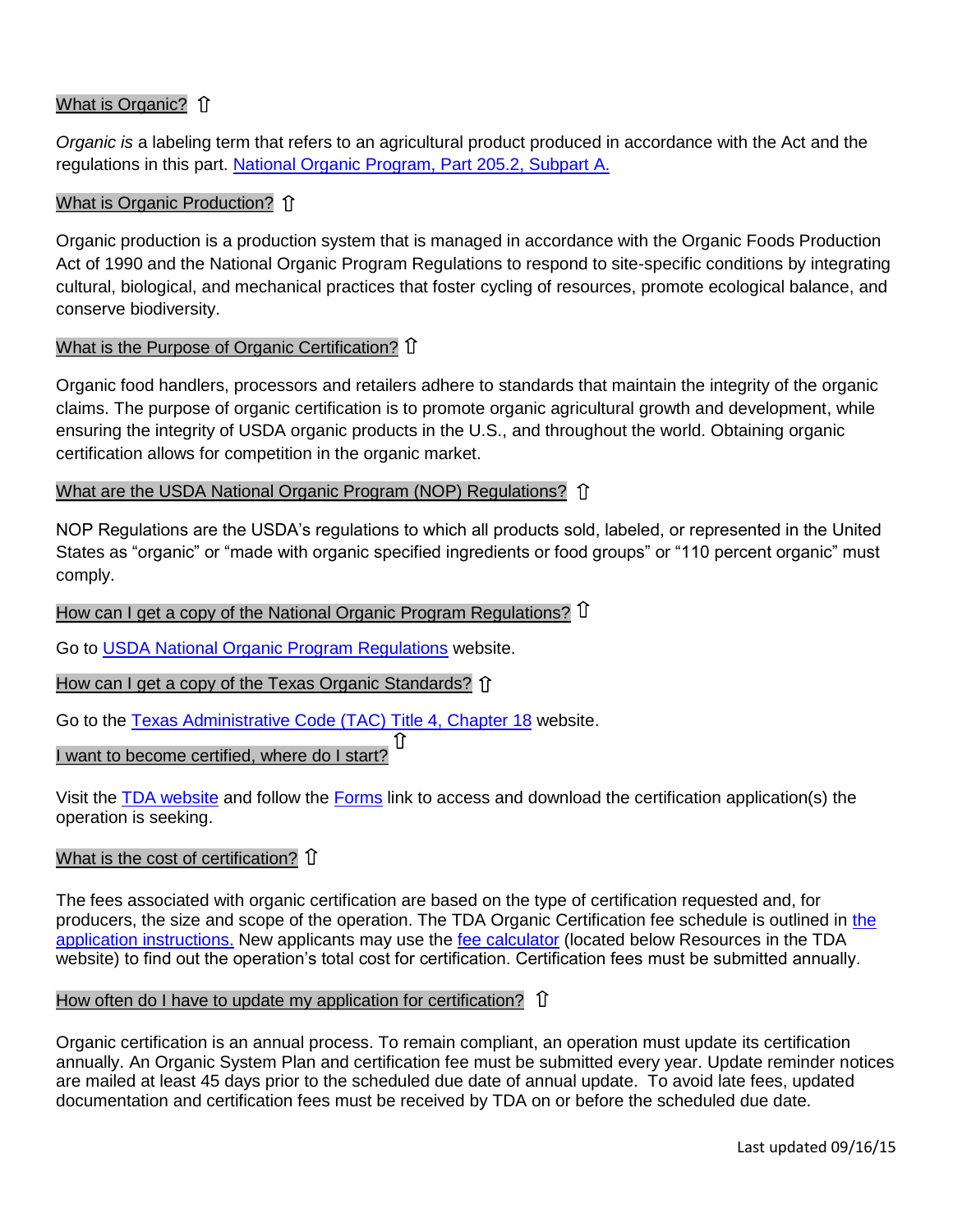#### What happens if I do not update my certification?  $\mathbf{\hat{I}}$

Failure to update or surrender an organic certification will result in TDA taking compliance action against the operation, in accordance for NOP requirements.

#### <span id="page-2-0"></span>What do I do if I don't want to update my certification?  $\hat{U}$

If an operation does not intend to update its organic certification, the responsible party must contact TDA, complete a [ROR-625](http://www.texasagriculture.gov/Portals/0/forms/REG/Organics/ROR_625_Surrender_Form.pdf) Organic Certification Form and submit it to the Organic Certification Program.

#### <span id="page-2-1"></span>Is there a transition period?  $\hat{U}$

Yes only if the land used to produce raw organic commodities has had prohibited substances applied to it in the previous 3 years. If prohibited substances came into contact with the land, a full 36-month transition period must be met and the operation must not do the following:

- Sell, label, or represent the product as "organic."
- Use the USDA organic certifying agents seal.

#### <span id="page-2-2"></span>How often will my operation be inspected? 1

Certified organic operations are inspected at least once each year of certification. An inspector contacts the responsible party to schedule the initial and annual inspection.

#### <span id="page-2-3"></span>Could I get unannounced inspections?  $\hat{U}$

TDA is authorized to conduct additional inspections (both announced & unannounced) during the certification year to verify compliance with the NOP Regulations. Surveillance inspections of markets, where organic products are sold, may also be conducted to monitor compliance with the NOP Regulations.

#### <span id="page-2-4"></span>What does the inspector typically look for on a farm?  $\hat{U}$

On the farm, an inspector observes the operation's on-site practices and compares them to the submitted Organic System Plan. An inspector may also asses the risk of contamination from prohibited materials, as well as, take soil, tissue or product samples as needed.

The inspector may also look at the following:

- Crop inspection: Fields, soil conditions, crop health, approaches to management of weeds and other crops pests, water systems (for irrigation and post-harvest handling), storage areas, and equipment.
- Livestock inspection: Feed production and purchase records, feed rations, animal living conditions, preventative health management practices, health records, and the number and condition of animals present on the farm.

#### <span id="page-2-5"></span>What does the inspector look for as a handling or processing facility?  $\hat{p}$

An inspector examines the certified operation's facility and compares the observations with the submitted Organic System Plan.

The inspector may also look at the following:

- The receiving, processing, and storage areas used for organic ingredients and finished products;
- Potential hazards and critical control points in the operation; and
- Suitable organic control points (procedures to prevent contamination from sanitation systems, pest management materials, or nonorganic processing aids).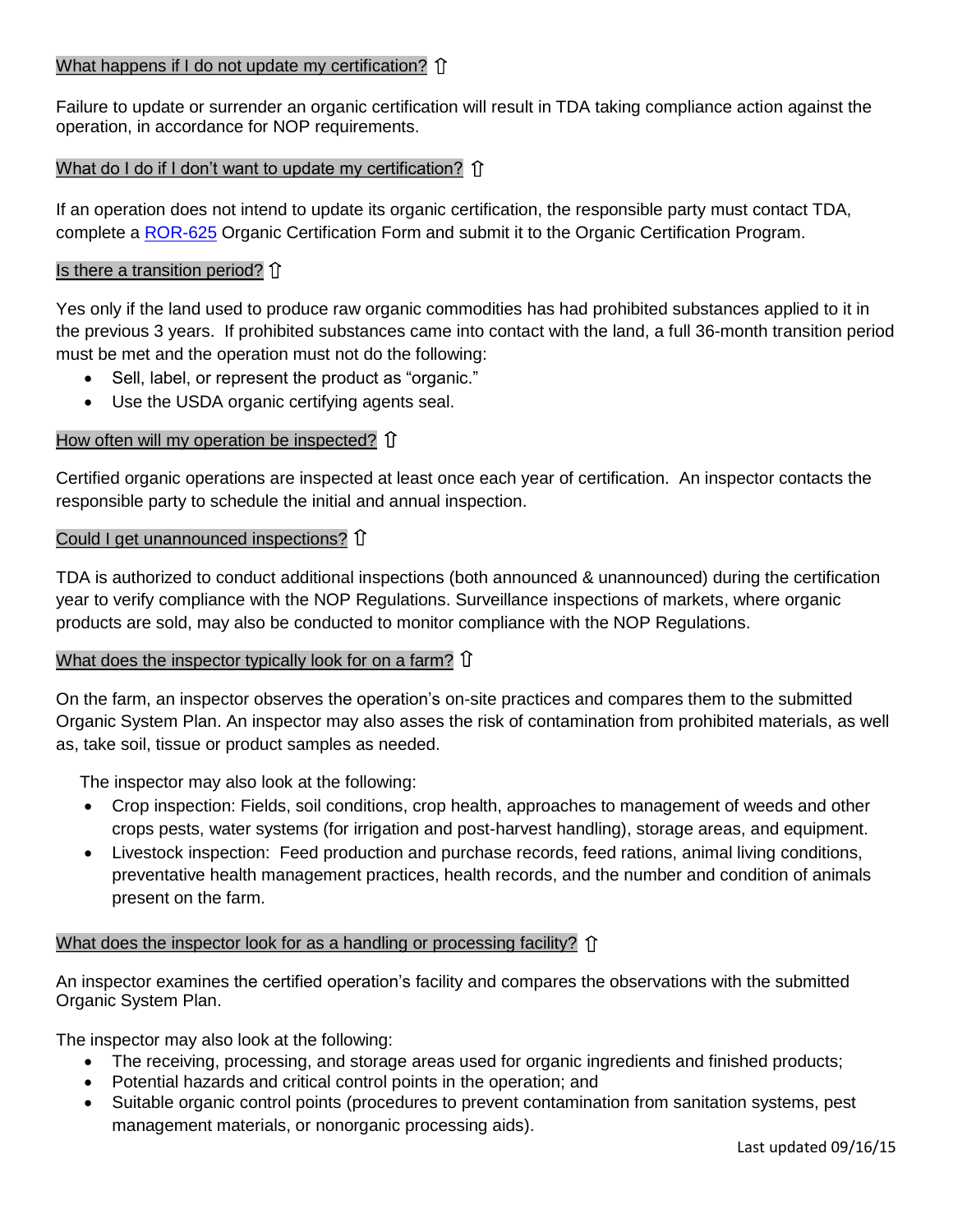#### <span id="page-3-0"></span>Will samples of products be taken and tested? 1

The TDA Organic Certification Program may notify the inspector to collect a pesticide residue sample while conducting an operation's on-site inspection. Samples may be collected during the initial and annual on-site inspection of production operations.

#### <span id="page-3-1"></span>What will happen to the samples? 1

The samples will be collected by a TDA inspector and then analyzed for pesticide residues and other prohibited substances by a TDA authorized laboratory. A copy of each sample analysis will be sent to the applicant or certified operation. There is no fee to the applicant or certified operation for sample collection and analysis that was authorized by the TDA Organic Certification Program.

#### <span id="page-3-2"></span>My buyer wants a pesticide residue sample taken and analyzed. How much does it cost?  $\hat{U}$

A producer may contact TDA to request a pesticide sample be collected. There is a fee of \$250 per sample collected.

#### <span id="page-3-3"></span>What happens if I don't show up at the agreed upon time for the annual inspection?  $\hat{I}$

The inspector will leave and no inspection will take place. A noncompliance will be issued to the applicant or licensee for failure to be present for the inspection [\(Section 205.403\(b\)\(2\)\).](http://www.ecfr.gov/cgi-bin/text-idx?rgn=div5&node=7:3.1.1.9.32#se7.3.205_1403) 

In order to resolve the noncompliance, the responsible party must attend the re-inspection and pay a \$250 reinspection fee.

#### <span id="page-3-4"></span>What happens if my farm or business practices are not in compliance with the NOP regulations?  $\hat{U}$

If TDA finds violations of the NOP regulations, a Notice of Noncompliance will be sent to the operation. The notice will state what actions must be taken to correct the noncompliance, and a timeline is given to submit any required information to TDA. If a re-inspection is required to verify that the correct actions have been implemented, the applicant or licensee must pay a \$250.00 re-inspection fee.

#### <span id="page-3-5"></span>Do I need to notify TDA if my Organic System Plan changes during the year?

Yes. The NOP Regulations require that certified operations notify their certifying agent *before* making any changes to the operation's Organic System Plan. The Organic System Plan should describe the operation's plans for producing organic crops or livestock and include a list of all inputs planned for use. It is understood that environmental, economic, and other reasons can cause modifications to the plan as the year progresses.

#### <span id="page-3-6"></span>Do I need to be a certified processor if I am currently certified as an organic producer?  $\hat{I}$

Organic on-farm processor certification is required if the operation also engages in processing activities as defined in section 205.2 "processing" of the NOP Regulations.

#### <span id="page-3-7"></span>How do I provide full disclosure? 1

An operation must provide full disclosure through recordkeeping in accordance with NOP [Section 205.103.](http://www.ecfr.gov/cgi-bin/text-idx?c=ecfr&SID=0fbfedb0ad979bae21d0dc0bff11af0f&rgn=div8&view=text&node=7:3.1.1.9.32.2.354.4&idno=7) A certified operation must maintain records concerning the production, harvesting, and handling of agricultural products that are or that are intended to be sold, labeled, or represented as "100 percent organic," "organic," or "made with organic (specified ingredients or food group(s))". Such records must:

Be adapted to the particular business that the certified operation is conducting;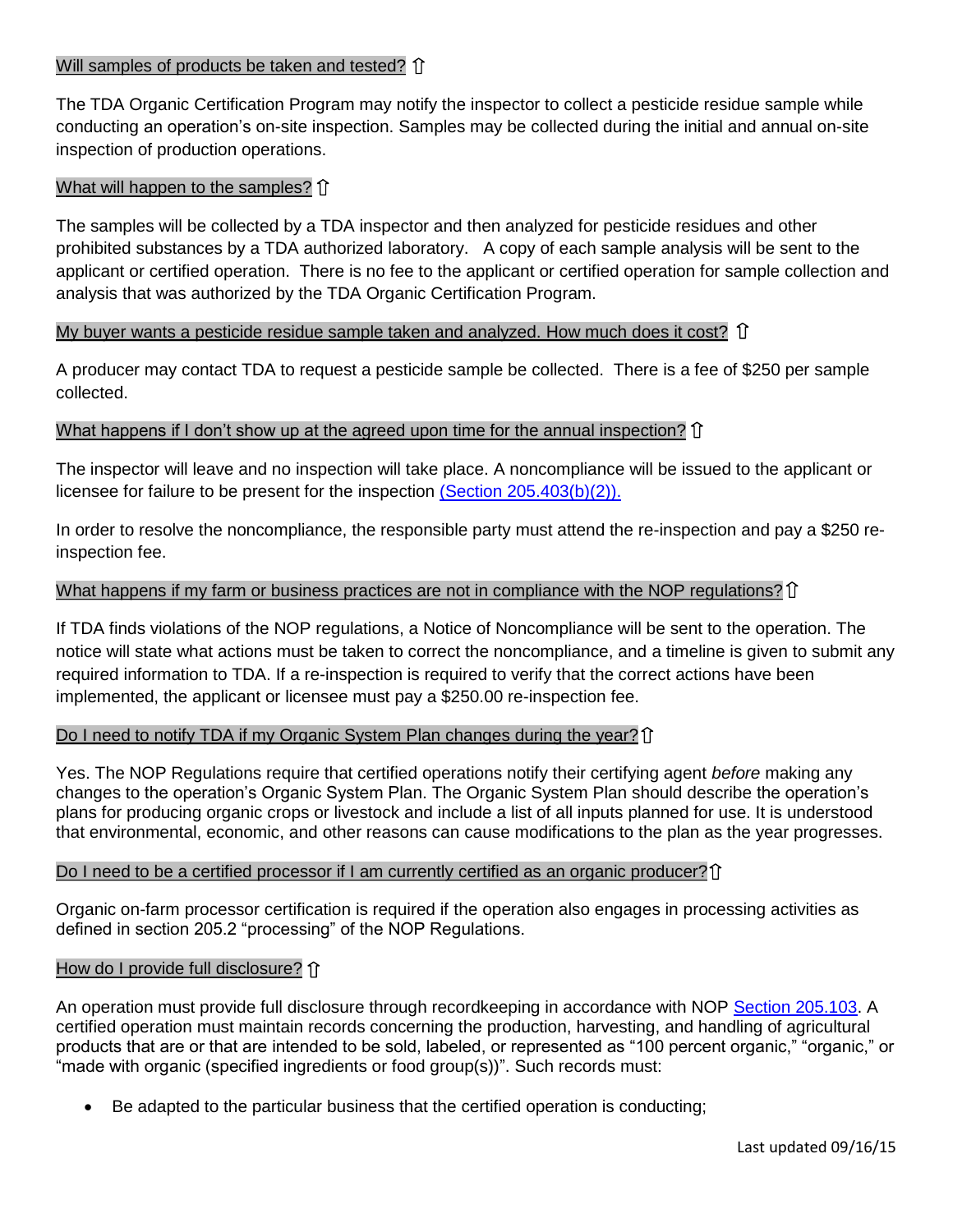- Fully disclose all activities and transactions of the certified operation in sufficient detail as to be readily understood and audited;
- Be maintained for not less than 5 years beyond their creation; and
- Be sufficient to demonstrate compliance with the Act and the regulations in this part.

The certified operation must make such records available for inspection and copying during normal business hours for authorized representatives of the USDA and the TDA.

#### <span id="page-4-0"></span>What happens to the submitted documentation? 1

Documentation must be on file and must be submitted to the TDA Organic Certification Program for all inputs used during the handling or processing of organic products. This documentation must include enough information to determine if the input substances comply with the NOP Regulations and any noted annotations.

#### <span id="page-4-1"></span>What kind of cleaning products can I use on my equipment and food contact surfaces?  $\hat{U}$

The NOP regulations do not contain an approved list of cleaners and sanitizers. Organic handlers and processors should follow all appropriate and mandated food safety protocols and FDA regulations regarding cleaning and sanitizing equipment, and food contact surfaces.

#### <span id="page-4-2"></span>How can I prevent cross contamination of organic products manufacturing to comply with by NOP Regulations? 1

The NOP Regulations do require that handling practices and procedures prevent contamination of organic products and from the use of cleaners and sanitizers. Depending on the products used, intervening steps are often required to ensure residues of materials are not present. These steps may include a potable water rinse, complete evaporation of the substance prior to processing, purging of equipment with organic products that will be sold as conventional, or even routine residue testing.

#### <span id="page-4-3"></span>As a certified organic processor or handler, do I need to document my cleaning procedures? If

Procedures for cleaning and sanitizing food contact surfaces must be included in the Organic System Plan, and the implementation of procedures, before and during organic handling or processing, must be documented. TDA staff will evaluate the procedures during the application review and inspection, in reference to the use of equipment cleaners and sanitizers.

#### <span id="page-4-4"></span>Can I use the same equipment and containers for both organic and conventional products?  $\hat{\Pi}$

Yes. The NOP Regulations do not require certified operations to have designated equipment for organic products. The same equipment and containers may be used, provided adequate steps are taken to:

- (1) prevent any commingling of organic and nonorganic products, and
- (2) prevent any contamination of organic products with prohibited substances.

<span id="page-4-5"></span>The cleaning of all equipment, between conventional and organic product handling and processing, can ensure the protection of the organic integrity of the products. Reusable bags or containers that have been in contact with prohibited substance cannot be used unless the bag or container has been thoroughly cleaned and presents no risk of contamination.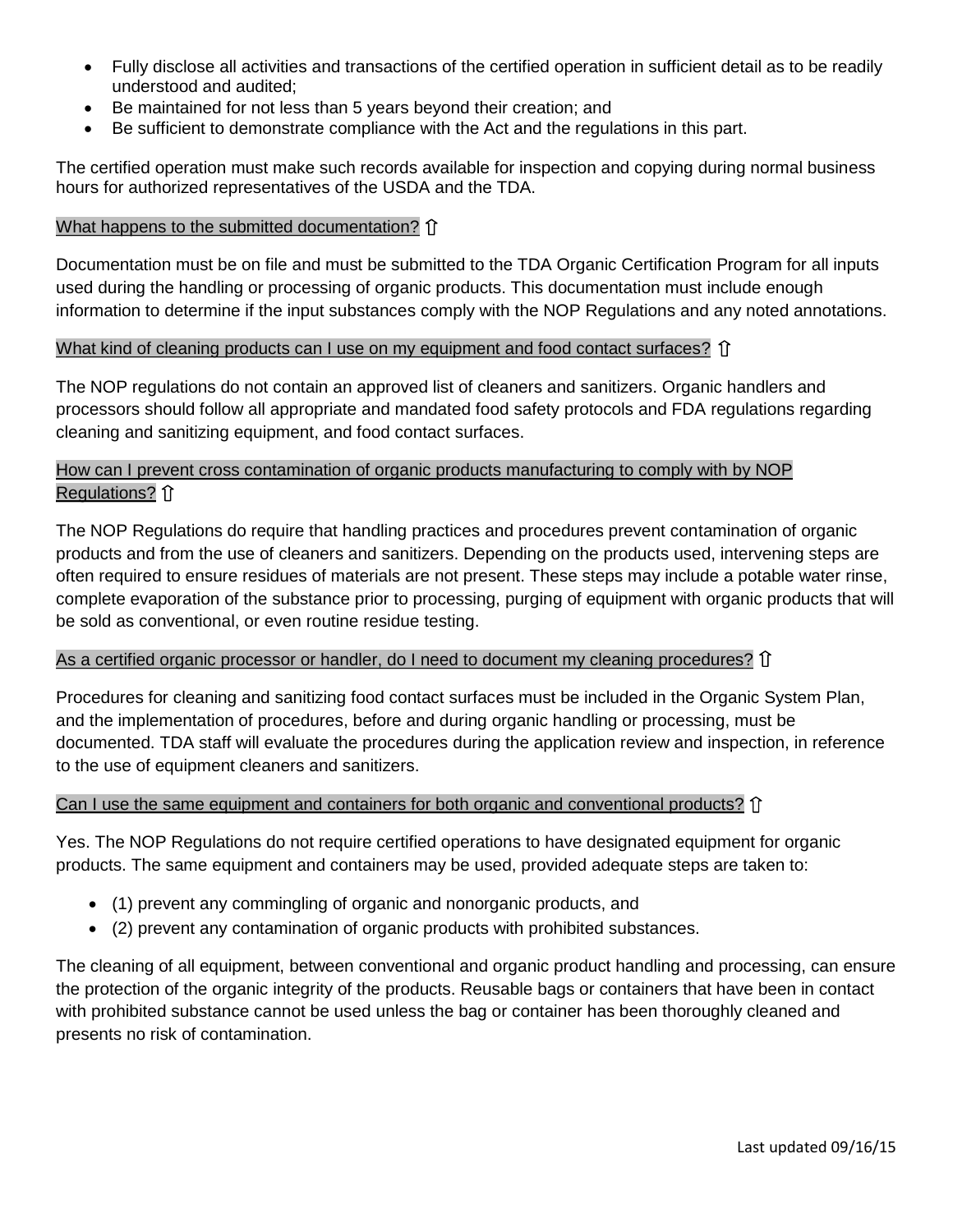#### How do I add a new product to my existing certification?  $\hat{I}$

TDA certified organic distributors and processors are welcome to submit new products for review at any time. To add a new product to your certification, or to request the approval of a revised product, please submit the following in order for the new product to be approved and added to your organic certificate.

Distributors/Brokers: A copy of the organic certificate and the label for all new organic products; as well as a [ROR-602](http://www.texasagriculture.gov/Portals/0/forms/REG/Organics/ror_602_distributor_organic_system_plan.pdf) Distributor Organic System Plan must be submitted with the applicable sections completed.

Processors: A product formulation, label, organic certificates for all organic ingredients, information regarding any nonorganic ingredient and/or processing aid, and the applicable [ROR-604](http://www.texasagriculture.gov/Portals/0/forms/REG/Organics/ror_604_processor_(fiber)_organic_system_plan.pdf) Processor (Fiber) Organic System Plan or **ROR-606** Processor (Food & Feed) Organic System Plan, must be completed and submitted.

#### <span id="page-5-0"></span>Do I need to notify TDA if my Organic System Plan changes before the annual update period? If

Yes. The Organic System Plan should describe the operation's plans for distributing or processing organic products and include a list of all input materials planned for use. It is understood that environmental, economic and other reasons can cause modifications to this plan as the year progresses. The NOP Regulations require that certified operations notify their certifying agent prior to making any changes that could affect the integrity of organic products.

#### <span id="page-5-1"></span>What do I need to do to make a change to my Organic System Plan? 1

The following must be submitted:

Distributors/Brokers: [ROR-602](http://www.texasagriculture.gov/Portals/0/forms/REG/Organics/ror_602_distributor_organic_system_plan.pdf) Distributor Organic System Plan with all applicable sections completed to indicate all changes to the Organic System Plan.

Processors: [ROR-604](http://www.texasagriculture.gov/Portals/0/forms/REG/Organics/ror_604_processor_(fiber)_organic_system_plan.pdf) Processor (Fiber) Organic System Plan or [ROR-606](http://www.texasagriculture.gov/Portals/0/forms/REG/Organics/ror_606_processor_(food_and_feed)_organic_system_plan.pdf) Processor (Food & Feed) Organic System Plan with all applicable sections completed to indicate all changes to the Organic System Plan.

<span id="page-5-2"></span>I have a contract to pack an organic product with a label that is owned by another business. Is it the customer's responsibility to ensure the product and label have been approved for compliance?  $\hat{I}$ 

The NOP Regulations require all operations that sell, label or represent products as "organic" to be certified, and requires all information on the compliance of an organic product and label to be approved by the certifier of the operation. Even if you do not own the organic product being handled by your operation, you are taking responsibility for the compliance of the claims being made on the product.

If you are handling, processing, or repacking a product for another company (a private label) an operation must submit the information to the TDA, Organic Certification Program for review prior to the handling of the product. This is true even if the contracting company that is also certified by TDA. An operation's file and certification is not connected to any other operation.

#### <span id="page-5-3"></span>If a contractor provides me with organic labels, can I use them?  $\hat{U}$

If an operation's contractor provides new organic labels, those labels need to be submitted and approved specifically for the operation and as a part the certification. Also, if the operation is using a label that lists a certification agency other than TDA, a copy of the Organic Certificate corresponding to the agency on the label must be submitted.